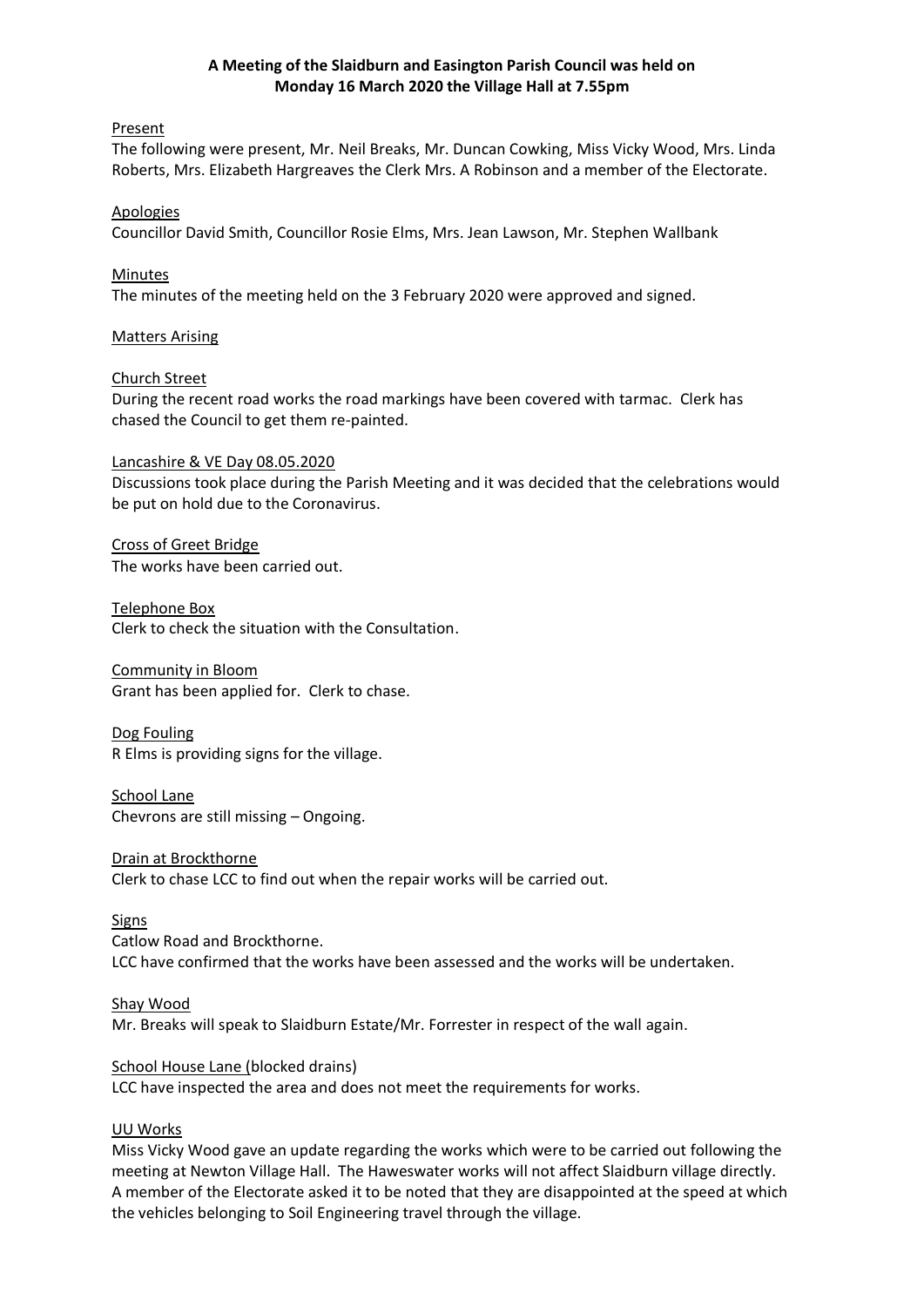### RVBC

The Register of Electors is ready to be collected at RVBC Offices.

# Website

Mrs. Higham has kindly offered to help make the Website fully accessible.

# Back Lane

Clerk to contact LCC regarding the state of the Back Lane.

## Cars/Parking issues

Slaidburn Estate responded with the suggestion that United Utilities are contacted to ask if they would consider funding a car park in the village as a gesture of goodwill. Clerk to contact UU and Slaidburn Estate.

### **Planning** None

| Accounts   |                         |         |
|------------|-------------------------|---------|
| Payments   |                         |         |
| A Robinson | $\frac{1}{2}$ year wage | £200.00 |
| A Robinson | Postage                 | £16.40  |

# Correspondence

# Slaidburn Archive

Slaidburn Archive are producing a book to celebrate the  $75<sup>th</sup>$  Anniversary of VE Day and have asked if the Parish Council can help fund the book. Clerk to contact the Archive to confirm they will make a contribution.

### Forest of Bowland – Haytime Officer

The Haytime Office has sent through an enquiry into the mowing of the grass on the green. She wants to try and protect wild flowers which are growing. Clerk to re-direct her to RVBC.

### LCC

Consultation details for putting up bunting.

### Any Other Business

### Flower Tubs

Mr. Breaks is going to contact Mr. Phillip Cook to come to the village to plant the flower tubs whilst Mr. Wood is unable to do so. Members of the Parish Council will water the tubs.

### Bin Collections

Clerk to contact Lancashire County Council to ask them to clarify when the bins should be collected on Catlow Road, after the Stocks Reservoir turning.

### Field Head sign

The sign at this junction is the wrong way round. Clerk to contact RVBC

### Townend drain

The drain opposite 12 Townend is blocked. Clerk to contact LCC.

Fiddler's Case

Both bend signs are missing at the railings.

### Benches

The benches in the village need to be checked to see if they need to be treated.